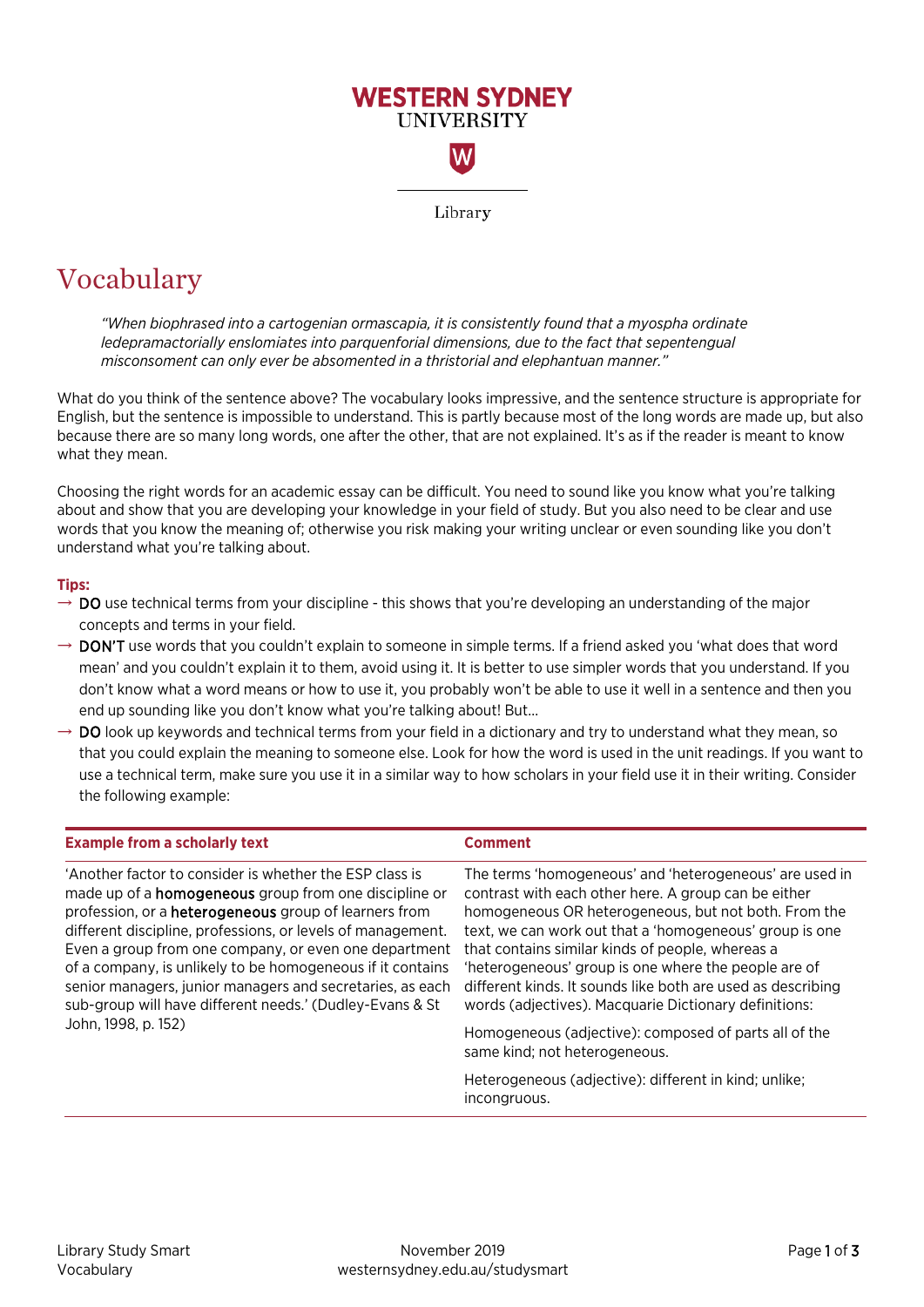## **Expressions to introduce quotations**

The tables below show some examples of common verbs and expressions used to introduce quotations and ideas from other sources (see also the [Using sources](http://westernsydney.edu.au/studysmart/home/assignment_help/writing) section on the Study Smart website). The first table includes 'that' in brackets i.e. (that) - to show when the verb can project speech, i.e. you can use it to introduce the speech or ideas of someone else. If the verb doesn't have 'that' after it in the table, you can't use it to introduce speech or ideas. For example:

Brown (1985: 176) describes that children who watch a great deal of televised violence could be affected for many years.

This sentence doesn't make grammatical sense because the verb 'describes' can't project speech or ideas using 'that'. The meaning would be better expressed by one of the following revised sentences:

Brown (1985: 176) says that children who watch a great deal of televised violence could be affected for many years.

OR

Brown (1985: 176) describes the long-term impact of televised violence on children who are exposed to it in high levels.

| <b>Common verbs to introduce quotations or ideas</b> |                     |                   |                                    |
|------------------------------------------------------|---------------------|-------------------|------------------------------------|
| adds (that)                                          | contends (that)     | elaborates (on X) | predicts (that)                    |
| affirms (that)                                       | contests (that)     | emphasises (that) | puts forward (the claim/idea that) |
| agrees (that)                                        | counters (that)     | highlights (that) | questions (the claim/idea that)    |
| argues (that)                                        | demonstrates (that) | illustrates (X)   | reasons (that)                     |
| claims (that)                                        | describes (X as)    | implies (that)    | rejects (the claim/idea that)      |
| clarifies (that)                                     | disagrees (that)    | justifies (X)     | remarks (that)                     |
| confirms (that)                                      | disputes (that)     | observes (that)   | theorises (that)                   |

(Adapted from Inglis, 2007, p. 231)

Please note that the words in the table above don't all mean the same thing, so this list shouldn't be treated like a 'lucky dip' where you choose one for the first quotation, and the next one for the next quotation, and so on.

If you're not sure what the exact meaning of the term is, use a dictionary to check before using it. Th[e visual thesaurus](https://www.visualthesaurus.com/) (free for limited use) can also be helpful for this because it displays the word's relationships to other words. You can get a feel for the kind of company the word keeps, as shown below for the verbs 'state' and 'contend'.